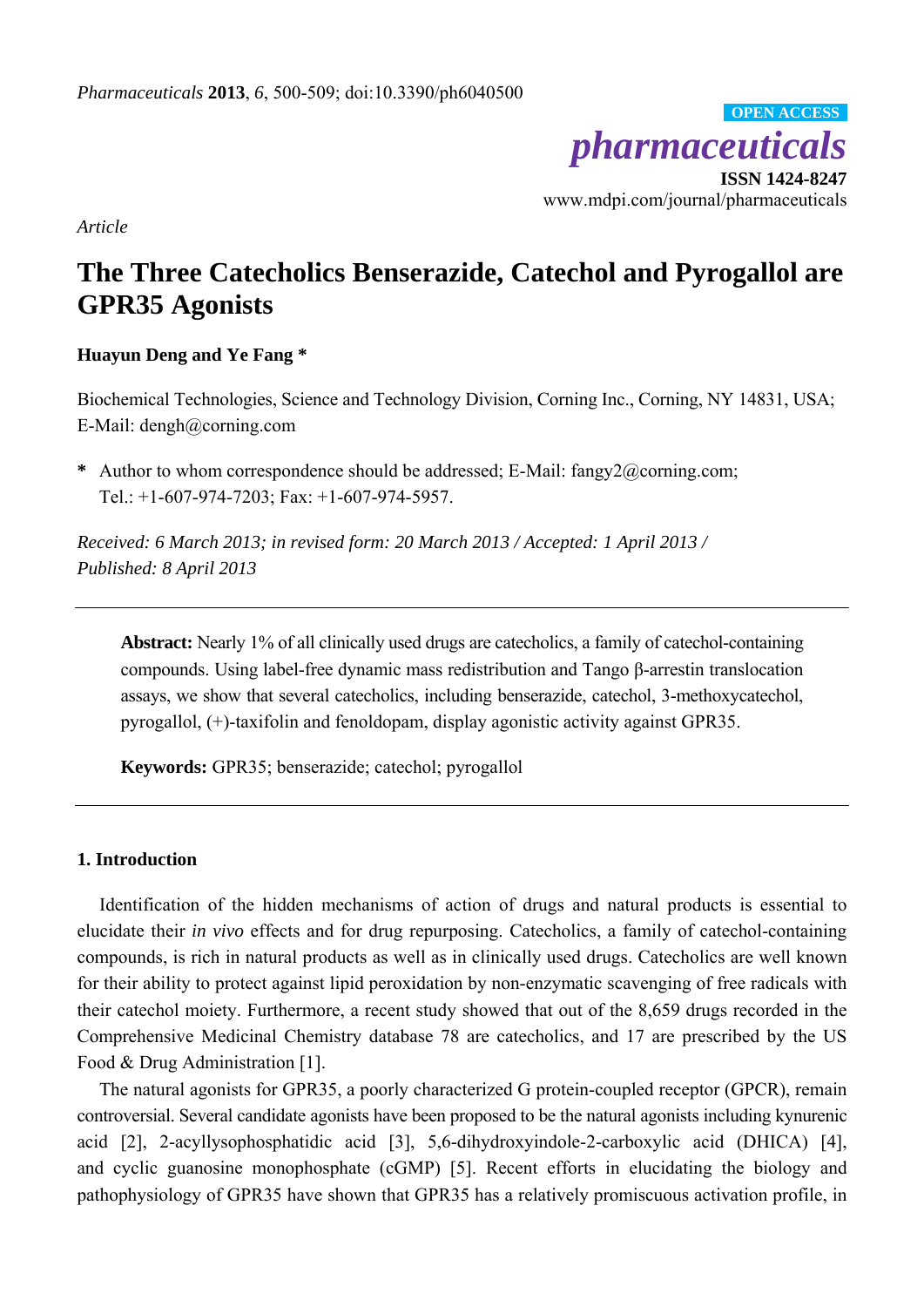that several classes of structurally distinct chemicals have been found to be surrogate agonists with generally low potency for the receptor [6–15]. Among these identified surrogate agonists, several classes of GPR35 agonists contain a negatively charged functional group such as a carboxylic acid, which appears to be an essential moiety for interacting with and activating the GPR35 [2,8,10]. However, some known GPR35 agonists are phenolic drugs including entacapone [9], nitecapone and tolcapone [15], as well as natural phenols including quercetin [8,11], ellagic acid and 7-deshydroxypyrogallin-4-carboxylic acid [11], gallic acid and wedelolactone [13], levodopa and rosmarinate [4], and DHICA [4,14]. Structure-activity relationship analysis of these phenolic agonists led us to postulate and confirm that catechol and its derivatives without carboxylic acid moiety are GPR35 agonists too.

#### **2. Experimental**

Benserazide, (−)-catechin, catechol, 3,4-dimethoxycinnamic acid, fenoldopam HBr, gallic acid, 3-methoxycatechol, pyrogallol, propyl gallate, syringic acid, and (−)-taxifolin were obtained from Sigma Chemical Co. (St. Louis, MO, USA). Zaprinast and ML145 were obtained from Tocris Chemical Co. (St. Louis, MO, USA).

Human colorectal adenocarcinoma HT-29 cell line was obtained from American Type Cell Culture (Manassas, VA, USA) and was cultured in McCoy's 5A Medium (#16600-082, Life Technologies, Grand Island, NY, USA) supplemented with 10% fetal bovine serum (FBS), 4.5g/L glucose, 2 mM glutamine, and antibiotics at 37 °C under air/5% CO2. Tango™ U2OS-GPR35-*bla* cells were purchased from Life Technologies and were cultured using McCoy's 5A medium supplemented with 10% dialyzed FBS, 0.1 μM NEAA, 25 μM Hepes (pH 7.3), 1 mM sodium pyruvate, 100 U/mL penicillin, 100 μg/mL streptomycin, 200 μg/mL zeocin, 50 μg/mL hygromycin, and 100 μg/mL geneticin at 37 °C under 5% CO<sub>2</sub>.

DMR assays were performed using an Epic<sup>®</sup> system (Corning Inc., Corning, NY, USA). This system records a ligand-induced dynamic mass redistribution (DMR) signal of live cells as a shift in resonant wavelength (in picometer, pm) of a resonant waveguide grating biosensor. The DMR signal obtained is a real-time kinetic response that provides a holistic view of ligand-receptor interaction(s) and its functional consequence in the cells [16–18]. For HT-29 cells 30,000 cells per well were seeded into 384well Epic® biosensor plates (Corning) and cultured overnight. For U2OS and U2OS-GPR35-*bla* cells 18,000 cells per well were seeded and cultured overnight. These cells were then washed twice using a plate washer, maintained with Hank's balanced salt solution  $(1 \times HBSS)$  and further incubated inside the Epic® system for 1 h. DMR agonist profiling proceeds with a 2-min baseline, followed by compound addition and monitoring the compound-induced responses for about 1 h. DMR antagonist assay proceeds with a 10min preincubation with a GPR35 antagonist (*i.e.*, ML145 [19]), followed by recording a 2min baseline, adding an agonist at a fixed dose (typically at its  $EC_{80}$ ), and recording the cellular response. All DMR signals were background corrected.

Tango assays were performed in engineered U2OS-GPR35-*bla* cell line. This cell line permits an endpoint measurement of the activity of agonists specific to the GPR35 activation-induced β-arrestin translocation [9–11]. Specifically, 10000 U2OS-GPR35-*bla* cells per well were seeded in 384-well, black-wall, clear bottom assay plates with low fluorescence background (Corning). After overnight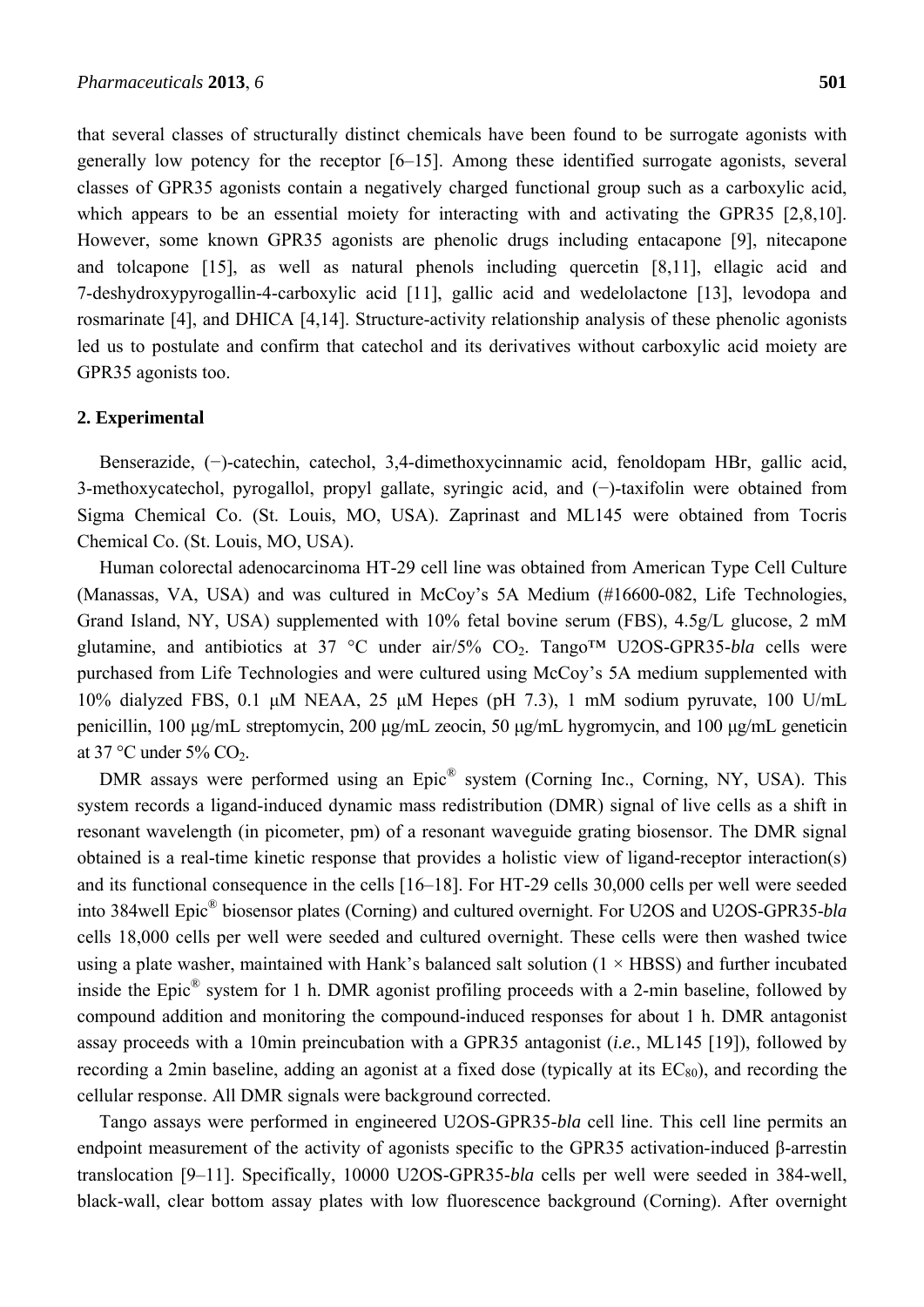culture, the cells were stimulated with ligands for 5 h at 37 °C under 5% CO2, and then loaded with the cell permeable LiveBLAzer™ fluorescence resonance energy transfer (FRET) B/G substrate. After 2 h incubation the coumarin to fluorescein ratio was measured using Victor 4 plate reader (PerkinElmer, Waltham, MA, USA). Results obtained were normalized to the maximal response of zaprinast obtained within the same plate. The maximal response of zaprinast was set to be 100%.

#### **3. Results and Discussion**

We performed literature mining to identify important catecholics, particularly drugs used clinically and food additives. This led to identification of benserazide and fenoldopam, the two catecholic drugs from DrugBank [20], and propyl gallate the food additive antioxidant [1], beside several catecholics that are known to be GPR35 agonists. Benserazide is a peripherally-acting aromatic L-amino acid decarboxylase or DOPA decarboxylase inhibitor which is used in combination with levodopa for the management of Parkinson's disease [21]. Fenoldopam is a selective dopamine  $D_1$  receptor partial agonist used as an antihypertensive agent [22]. Propyl gallate is a food additive (E310, European Food Safety Authority) used to protect oils and fats in products from oxidation. Propyl gallate was recently identified to be an estrogen antagonist [23]. For comparative studies we also tested syringic acid, 3,4-dimethoxycinnamic acid, catechol, 3-methocatechol, pyrogallol, (−)-catechin, and (+)-taxifolin (Figure 1). Gallic acid, zaprinast and YE210 were used as positive controls.

### **Figure 1.** Structures of catecholics examined.



We combined label-free DMR assays in both native HT-29 and engineered U2OS-GPR35-*bla* cells with Tango β-arrestin translocation gene reporter assay in U2OS-GPR35-*bla* cells to ascertain the agonist activity and specificity at the GPR35 of these catecholics. Previously we found that gallic acid is a moderately potent GPR35 agonist with an  $EC_{50}$  of 1.16  $\mu$ M to trigger DMR in HT-29 cells, but caffeic acid is a weak partial agonist [13]. Thus, we first profiled gallic acid and caffeic acid analogues. Results showed that the ester analogue of gallic acid, propyl gallate, still triggered a dose-dependent DMR in HT-29 cells (Figure 2a), yielding a single  $EC_{50}$  of  $20.2 \pm 1.9$   $\mu$ M (n = 4) (Figure 2b). The propyl gallate-induced DMR was dose-dependently and completely blocked by ML-145 (Figure 2c). Similarly, syringic acid, a 3,5-dimethoxy analogue of gallic acid, also triggered a dose-dependent DMR (Figure 2d), but with relatively low potency (EC<sub>50</sub> of  $147 \pm 23$  µM, n = 4) and efficacy (Figure 2e). ML-145 also dose-dependently and completely blocked the syringic acid DMR (Figure 2f). Furthermore,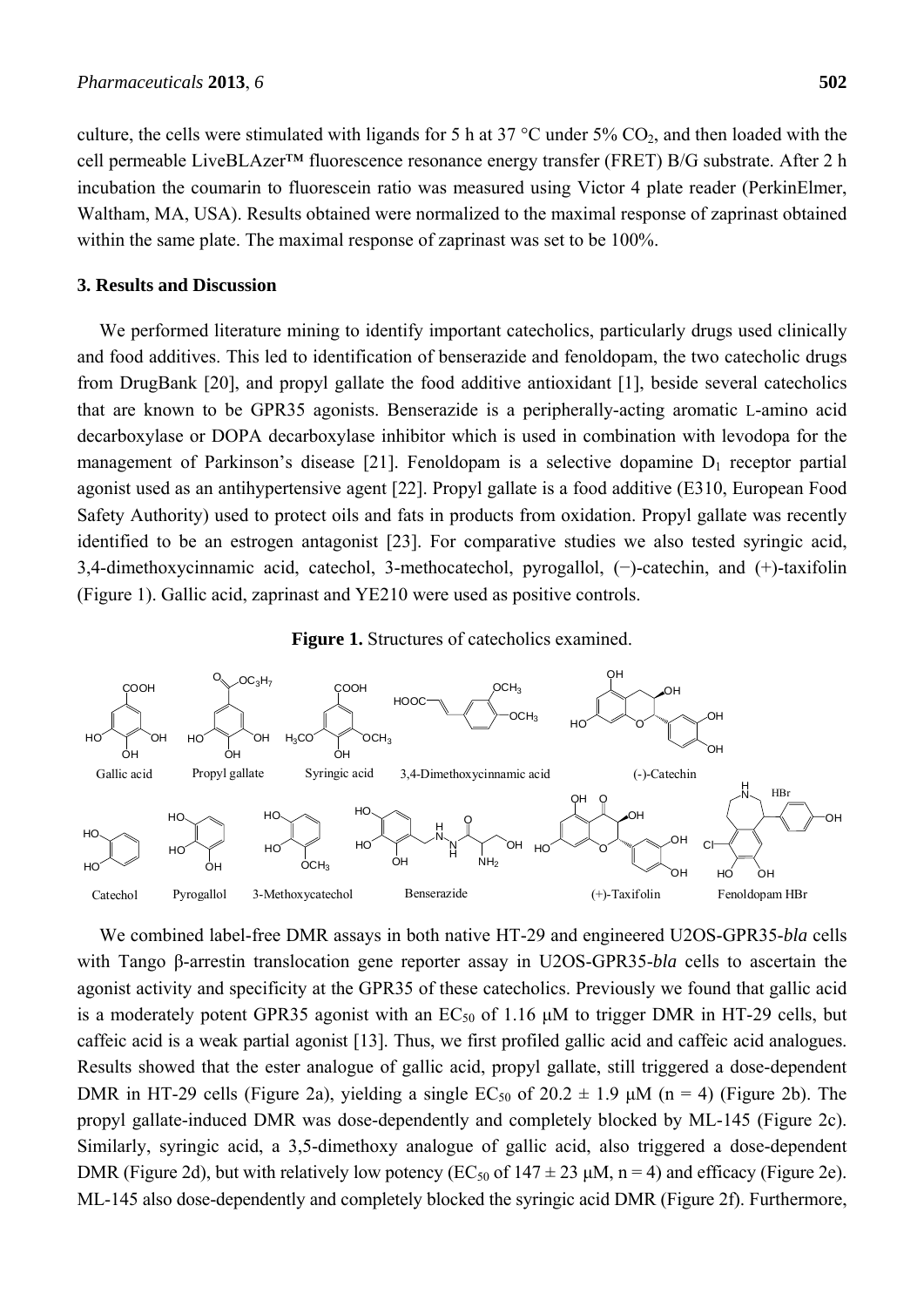the 3,4-dimethoxyl analogue of caffeic acid, 3,4-dimethoxycinnamic acid, was found to be inactive. Together, these results suggest that beside the carboxylic acid group the pyrogallol or catechol group is also important to the agonistic activity at the GPR35 of these catecholics, and catechol may be the minimal fragment of these catecholics to activate the GPR35.

**Figure 2.** The DMR of gallic acid and caffeic acid analogues in HT-29 cells. (**a**) The DMR dose responses of propyl gallate. (**b**) The maximal DMR amplitude of propyl gallate as a function of its doses, in comparison with the DMR amplitudes of 64 μM propyl gallate as a function of ML1-145 doses. (**c**) The DMR of propyl gallate after pretreatment with ML-145 at different doses. (**d**) The DMR dose responses of syringic acid. (**e**) The maximal DMR amplitude of syringic acid as a function of its doses, in comparison with the DMR amplitude of 200 μM syringic acid as a function of ML1-145 doses. (**f**) The DMR of 100 μM syringic acid after pretreatment with ML-145 at different doses. The data represents mean  $\pm$  S.D. from two independent measurements  $(n = 4)$ .



We then examined such a possibility by profiling catechol and its analogues using the DMR assay. Results showed that catechol, 3-methoxycatechol and pyrogallol all triggered a dose-dependent DMR in HT-29 (Figure 3a–c), whose characteristics were similar to those induced by other known GPR35 agonists including zaprinast, tyrphostin-51 and YE210 [9,10]. The three catecholics displayed distinct potency, with an EC<sub>50</sub> rank order of pyrogallol  $(1.3 \pm 0.1 \mu M) > 3$ -methoxycatechol  $(147 \pm 15 \mu M)$ catechol (319  $\pm$  27 µM) (n = 4). However, the three catecholics displayed similar efficacy, as evidenced by similar maximal DMR signals (Figure 3d). The antagonist blockage experiments showed that ML-145 completely blocked the catechol DMR, but neither the β-adrenergic receptor antagonist betaxolol nor  $α_2$ -adrenergic receptor antagonist yohimbine had any obvious effects (Figure 3e). HT-29 is known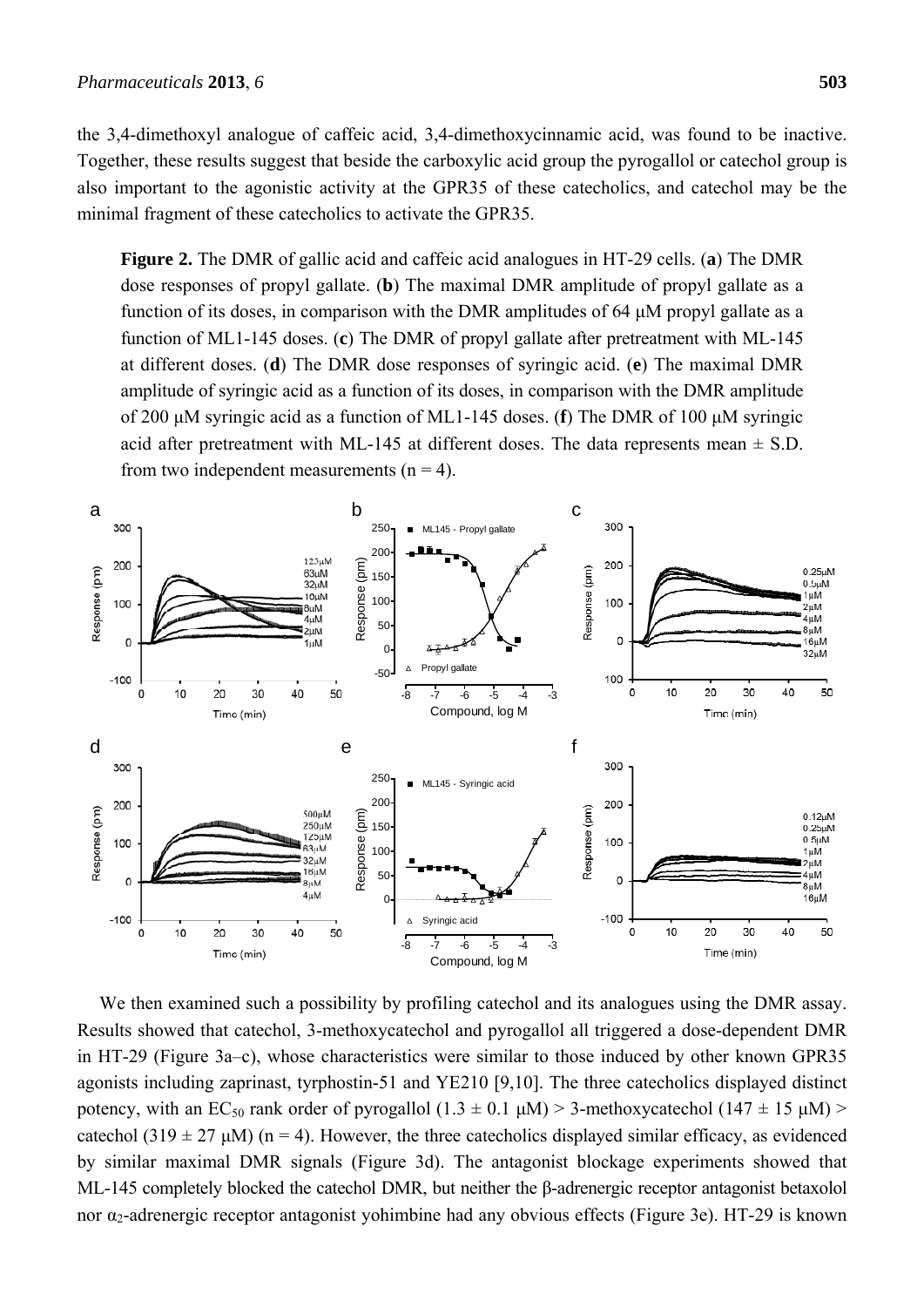to endogenously express both  $\alpha_{2A}$ - and  $\beta_2$ -adrenergic receptors [24,25]; catechol is a partial agonist of  $\beta_2$ -adrenergic receptor [26]. ML-145 gave rise to a monophasic inhibition of the pyrogallol-induced DMR (IC<sub>50</sub> of  $6.0 \pm 0.5$   $\mu$ M, n = 4), but a biphasic inhibition of the 3-methoxycatechol-induced DMR  $(IC_{50}$  of  $1.9 \pm 0.2$  and  $84.9 \pm 7.7$   $\mu$ M, respectively; n = 4) (Figure 3f). One possibility accounted for such distinct inhibition profiles of ML-145 is that the binding site between catecholics and ML-145 is not entirely overlapped [26]; such a possibility is currently under investigation. Alternatively, such distinct inhibitor profiles may be originated from the varying modes of action of ML-145 to block the responses arising from the activation of GPR35 by different agonists [27]. Nonetheless, these results suggest that all three catecholics are GPR35 agonists.

**Figure 3.** The DMR of catechol analogues in HT-29. (**a**–**c**) Real-time DMR dose responses of catechol (**a**), 3-methoxycatechol (**b**) and pyrogallol (**c**). (**d**) The maximal DMR amplitudes of three catecholics as a function of their doses. (**e**) The DMR amplitude of 500 μM catechol as a function of the doses of three antagonists. (**f**) The DMR amplitudes of 2 μM pyrogallol, or 500 μM 3-methoxycatechol as a function of ML-145 doses. The data represents mean  $\pm$  S.D. from two independent measurements (n = 4).



We further examined four other catecholics including benserazide, fenoldopam, (−)-catechin and (+)-taxifolin. Results showed that (−)-catechin was inactive, while all other catecholics are active in HT-29 (Figure 4). The potency rank order was (+)-taxifolin  $(6.6 \pm 0.5 \text{ µ})$  > benserazide (11.0  $\pm$  0.9  $\mu$ M)  $>$  fenoldopam (206  $\pm$  19  $\mu$ M) (n = 4). Interestingly, only benserazide triggered a DMR whose characteristics are distinct from other catecholics (Figure 4a). Blockage experiments showed that ML-145 only partially blocked the DMR of 16 μM benserazide (Figure 4b), but completely blocked the DMR of (+)-taxifolin or fenoldopam (Figure 4d). Given that the DMR of a ligand is a holistic view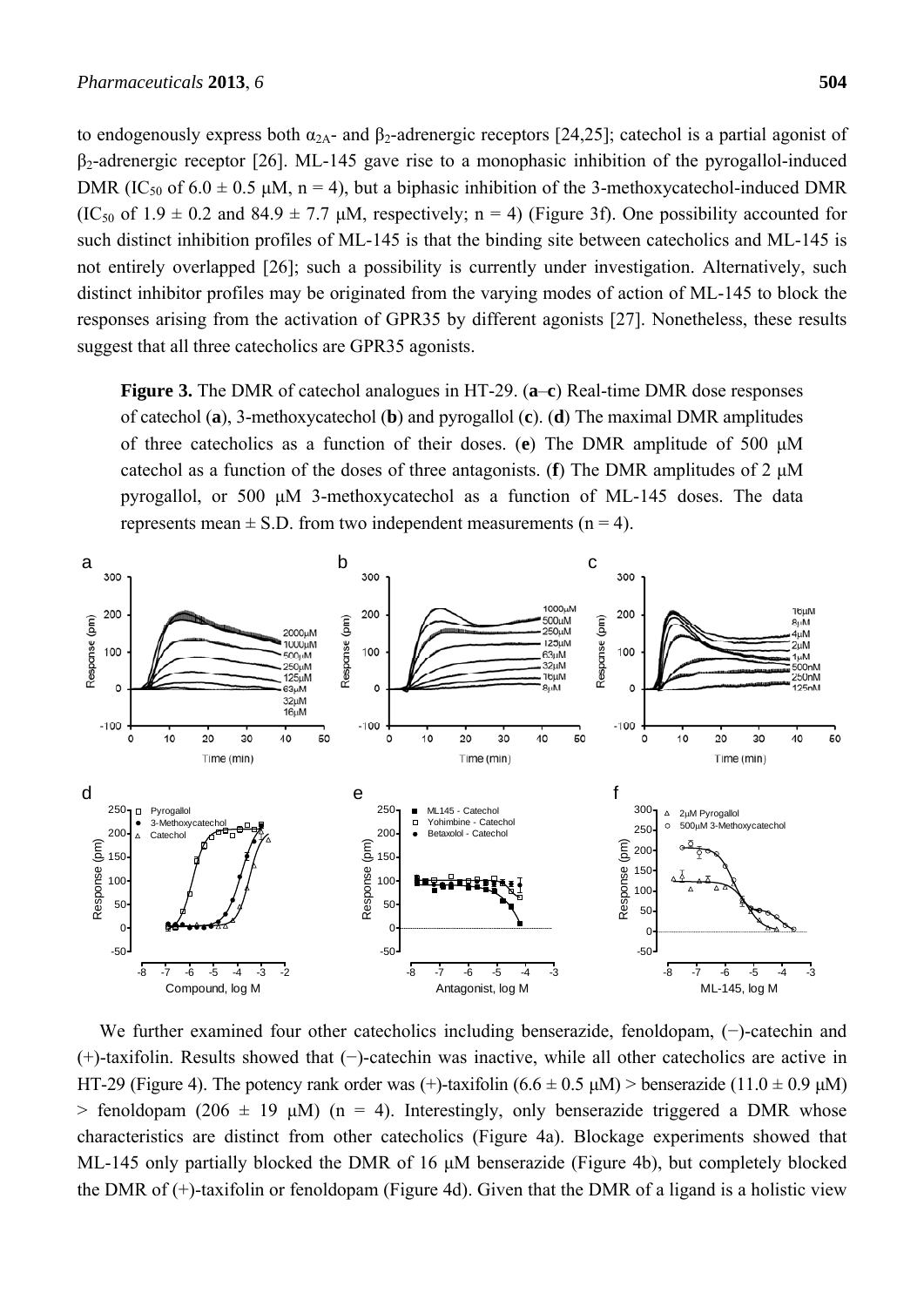of its action in the cells and many ligands display polypharmacology [17,18], these results suggest that benserazide also activates another target in HT-29, beside GPR35.

**Figure 4.** The DMR of four other catecholics in HT-29. (**a**) The DMR dose responses of benserazide. (**b**) The DMR responses of 16 μM benserazide after pretreatment with ML-145 at different doses. (**c**) The maximal DMR amplitudes of four catecholics as a function of their doses. (**d**) The DMR amplitude of 16 μM benserazide, 20 μM (+)-taxifolin, or 100 μM fenoldopam as a function of ML-145 doses. The data represents mean  $\pm$  S.D. from two independent measurements  $(n = 4)$ .



Next, we compared the DMR of benserazide in U2OS-GPR35-*bla* cells with that in the parental U2OS cells. Results showed that both benserazide and zaprinast were inactive in the parental cells (Figure 5a). In contrast, both ligands triggered a similar negative DMR in the GPR35 expressing cells (Figure 5b,c). Interestingly, compared to zaprinast, benserazide led to a smaller DMR with a lower potency (Figure 5d). The EC<sub>50</sub> was found to be  $80.8 \pm 7.1$  nM and  $1.00 \pm 0.13$   $\mu$ M (n = 4) for zaprinast and benserazide, respectively. These results further confirmed that benserazide is a GPR35 agonist.

Lastly, we examined the ability of these catecholics to cause β-arrestin translocation in U2OS-GPR35-*bla* cells using Tango assay. Results showed that among all catecholics examined catechol, (−)-catechin, fenoldopam and 3,4-dimethoxycinnamic acid up to 1mM were inactive; (+)-taxifolin, propyl gallate and syringic acid were weak; and pyrogallol, benserazide and 3-methoxycatechol were active (Figure 6a,b). The potency rank order was pyrogallol (EC<sub>50</sub>,  $4.5 \pm 0.4 \mu M$ ) > benserazide  $(7.5 \pm 0.6 \text{ µ})$  > gallic acid  $(12.6 \pm 1.0 \text{ µ})$  > 3-methoxycatechol  $(80.7 \pm 6.3 \text{ µ})$  (n = 4). Compared to DMR assay results, gallic acid displayed much lower potency to cause β-arrestin translocation, while pyrogallol, benserazide and 3-methoxycatechol all gave rise to comparable potency (Table 1).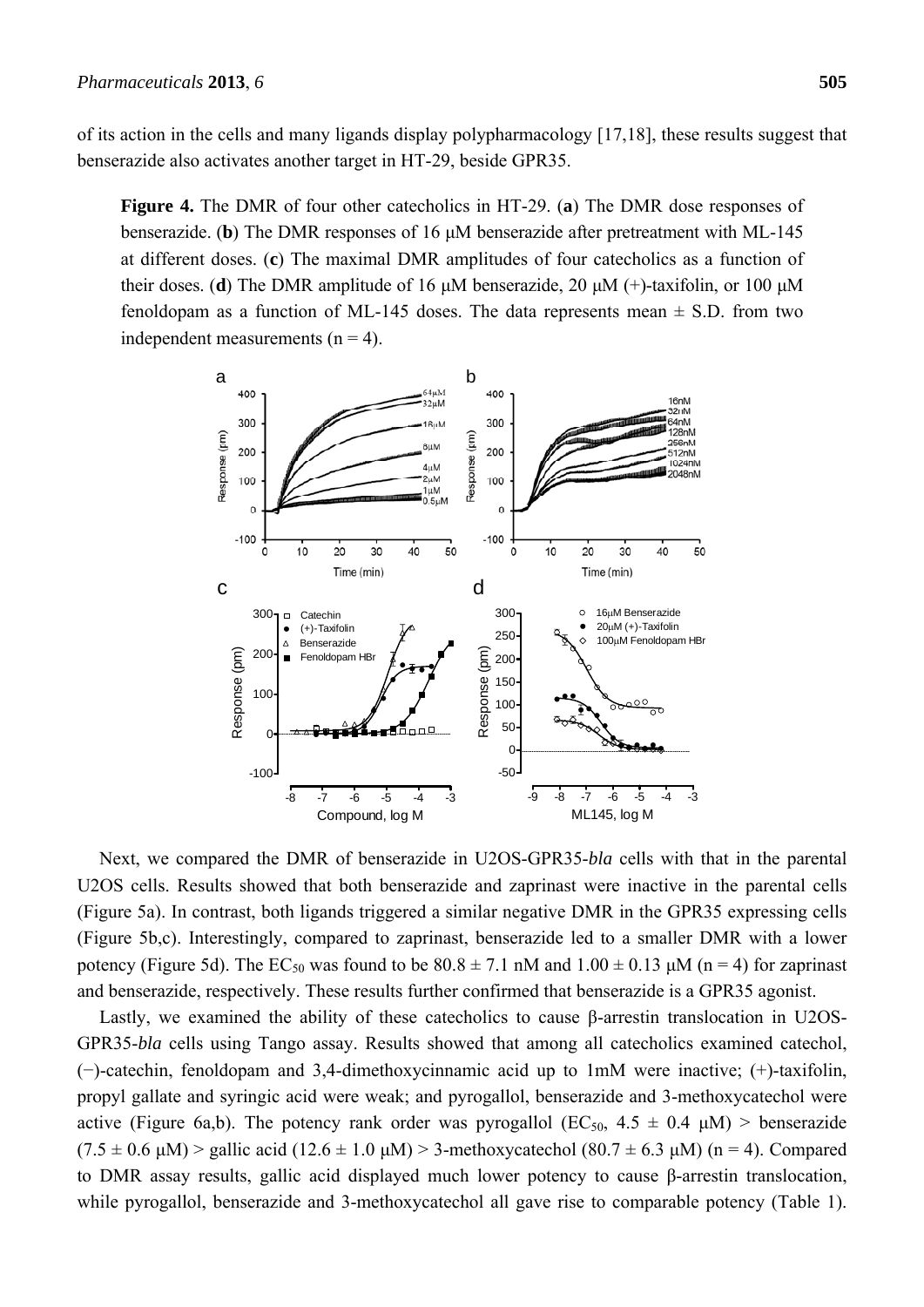Furthermore, the efficacy rank order was pyrogallol (113  $\pm$  5% of the maximal response of zaprinast) > gallic acid (77  $\pm$  5%) > benserazide (48  $\pm$  4%) ~ 3-methoxycatechol (41  $\pm$  3%). Furthermore, similar to gallic acid, YE210 and zaprinast, ML-145 dose-dependently blocked the Tango signals of three catecholics including pyrogallol, benserazide and 3-methoxycatechol. Together, these results suggest that these β-arrestin translocation-active catecholics are GPR35 agonists.

**Figure 5.** The DMR of zaprinast and benserazide in the parental and engineered U2OS cells. (**a**) The DMR dose responses of benserazide in the parental U2OS cells; (**b**–**d**) the DMR dose responses in U2OS-GPR35-*bla* cells: the real-time DMR of zaprinast (**b**) or benserazide (**c**), and their DMR amplitudes at 8min poststimulation (**d**). The data represents mean  $\pm$  S.D. from two independent measurements (n = 4).



**Figure 6.** The β-arrestin translocation Tango signals of catecholics in U2OS-GPR35-*bla* cells. (**a**, **b**) The Tango dose responses of catecholics; (**c**, **d**) The ML-145 dose-dependent inhibition profiles of GPR35 agonists at a fixed dose: 10 μM zaprinast, 10 μM YE210, 50 μM gallic acid, 10 μM pyrogallol, 32 μM benserazide, or 250 μM 3-methoxycatechol. The data represents mean  $\pm$  S.D. from two independent measurements (n = 4).

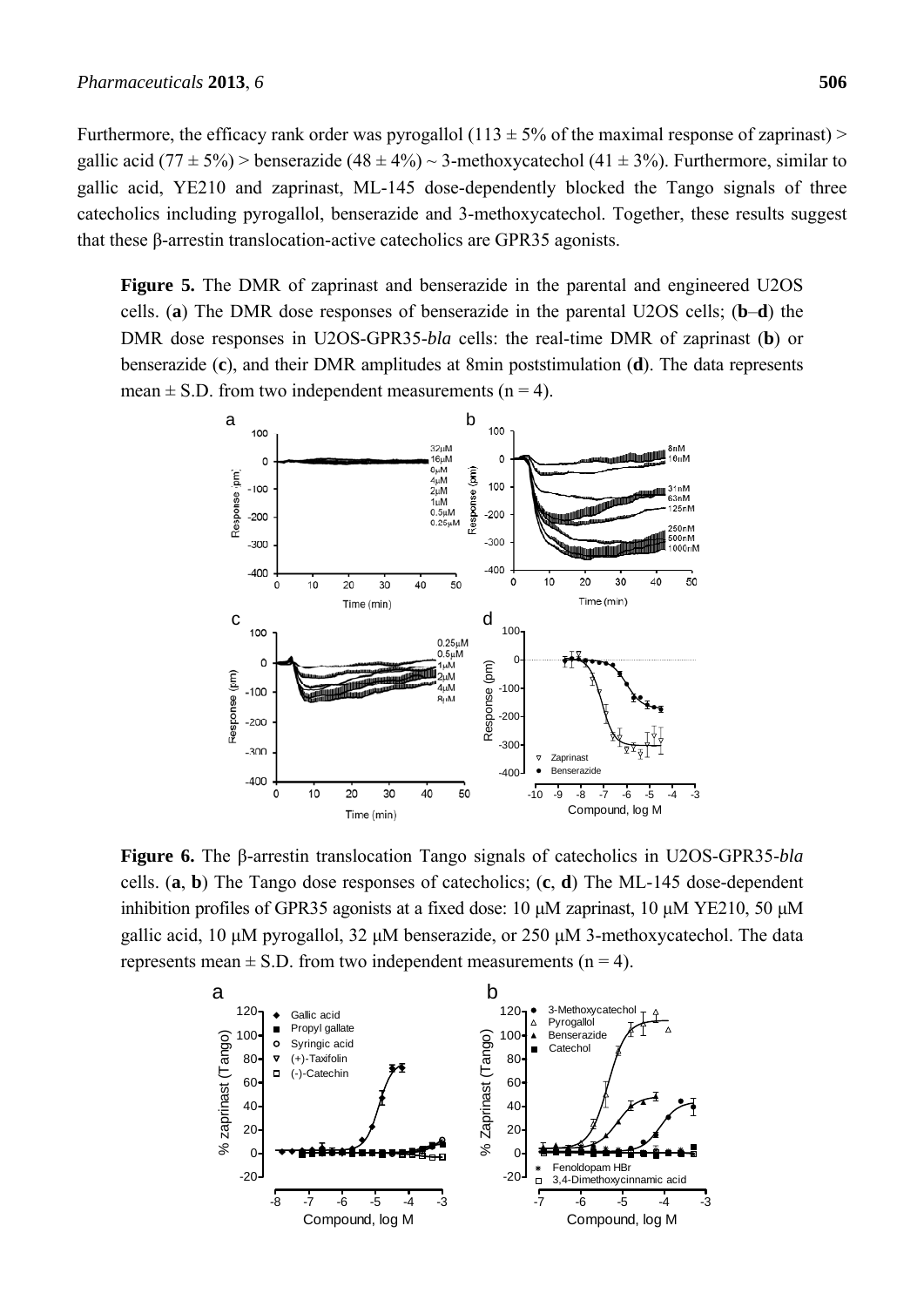

**Table 1.** Compounds and their pharmacological characteristics. The  $EC_{50}$  was obtained using DMR agonism and Tango assays. The data represents mean  $\pm$  S.D. from 2 independent measurements  $(n = 4)$ .

| Compound                   | Potency $(\mu M)$ |                         | <b>Efficacy</b> |                    |
|----------------------------|-------------------|-------------------------|-----------------|--------------------|
|                            | $EC_{50, DMR}$    | $EC_{50, \text{Tange}}$ | $DMR$ (pm)      | Tango (%zaprinast) |
| Gallic acid                | $1.16 \pm 0.09$   | $12.6 \pm 1.0$          | 282             | $77 \pm 5$         |
| Propyl gallate             | $20.2 \pm 1.9$    | weak                    | 210             | >8                 |
| Syringic acid              | $147 \pm 23$      | weak                    | 151             | >10                |
| Catechol                   | $319 \pm 27$      | inactive                | 207             | $\Omega$           |
| Pyrogallol                 | $1.3 \pm 0.1$     | $4.5 \pm 0.4$           | 210             | $113 \pm 5$        |
| 3-Methoxycatechol          | $147 \pm 15$      | $80.7 \pm 6.3$          | 219             | $41 \pm 3$         |
| Benserazide                | $11.0 \pm 0.9$    | $7.5 \pm 0.6$           | 296             | $48 \pm 4$         |
| $(+)$ -Taxifolin           | $6.6 \pm 0.5$     | weak                    | 170             | >8                 |
| Fenoldopam                 | $206 \pm 19$      | inactive                | 268             | $\theta$           |
| $(-)$ -Catechin            | inactive          | inactive                |                 |                    |
| 3,4-Dimethoxycinnamic acid | inactive          | inactive                |                 |                    |

## **4. Conclusions**

In summary, we hypothesized and confirmed that the catechol group alone can interact with and activate the GPR35 receptor. This is significant from three different perspectives. First, comparing to gallic acid, pyrogallol displayed much higher potency and efficacy to trigger β-arrestin translocation in U2OS-GPR35-*bla*, but almost identical potency and efficacy to trigger DMR in native HT-29. This suggests that the pyrogallol group may interact with GPR35 via a site that is distinct from the site of interaction of the negatively charged carboxylic group; such a possibility is currently under investigation. Second, the agonistic activity at the GPR35 is a commonly observed property of drugs used for treating Parkinson disease; these drugs include entacapone [9], tolcapone and nitecapone [15], L-DOPA [4], and benserazide (this study). A recent study suggests that entacapone, tolcapone, pyrogallol, gallic acid, caffeic acid, and quercetin all can block fibril formation of α-synuclein and β-amyloid and thus protect against amyloid-induced toxicity [28]. Although the mechanism behind is largely unknown, all these compounds are GPR35 agonists, suggesting a possible role of GPR35 in Parkinson's disease and other neuronal disorders, which is currently under investigation. Third, we had showed previously that the DMR in HT-29 is mostly sensitive to receptor activity associated with low receptor occupancy state, while the β-arrestin translocation signal in U2OS-GPR35-*bla* cells appears to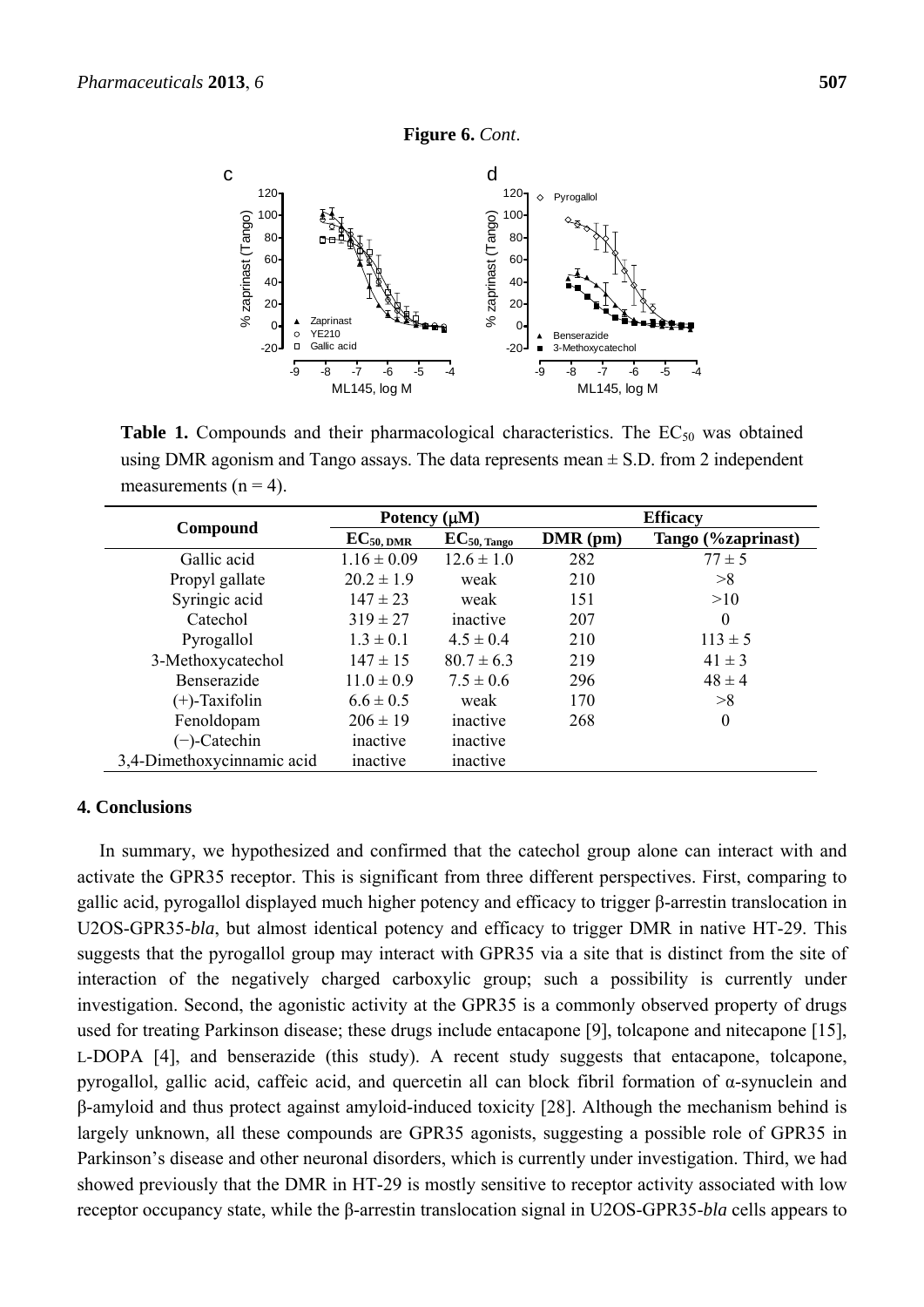be biased toward receptor activity associated with high receptor occupancy state [15]. As a matter of fact, the majority of GPR35 agonists examined gave rise to a potency to mediate the DMR in HT-29 that is much higher than its respective potency to trigger β-arrestin translocation in U2OS-GPR35-*bla* cells [4,9–15]. However, our present results showed that catechol, pyrogallol, 3-methoxycatechol and benserazide, the four analogues without any carboxylic acid moiety, all displayed comparable potency in both types of assays, suggesting that the mechanism for these catechols to active GPR35 may be quite unique.

# **Conflict of Interest**

The authors declare no conflict of interest.

# **References**

- 1. Yang, D.P.; Ji, H.F.; Tang, G.Y.; Ren, W.; Zhang, H.Y. How many drugs are catecholics. *Molecules* **2007**, *12*, 878–884.
- 2. Wang, J.; Simonavicius, N.; Wu, X.; Swaminath, G.; Reagan, J.; Tian, H.; Ling, L. Kynurenic acid as a ligand for orphan G protein-coupled receptor GPR35. *J. Biol. Chem.* **2006**, *281*, 22021–22028.
- 3. Oka, S.; Ota, R.; Shima, M.; Yamashita, A.; Sugiura, T. GPR35 is a novel lysophosphatidic acid receptor. *Biochem. Biophys. Res. Comm.* **2010**, *395*, 232–237.
- 4. Deng, H.; Hu, H.; Fang, Y. Multiple tyrosine metabolites are GPR35 agonists. *Sci. Rep.* **2012**, *2*, 373.
- 5. Southern, C.; Cook, J.M.; Neetoo-Isseljee, Z.; Taylor, D.L.; Kettleborough, C.A.; Merritt, A.; Bassoni, D.L.; Raab, W.J.; Quinn, E.; Wehrman, T.S.; *et al*. Screening β-arrestin recruitment for the identification of natural ligands for orphan G-protein-coupled receptors. *J. Biomol. Screen*. **2013**, doi:10.1177/1087057113475480.
- 6. Taniguchia, Y.; Tonai-Kachia, H.; Shinjo, K. Zaprinast, A well-known cyclic guanosine monophosphate-specific phosphodiesterase inhibitor, Is an agonist for GPR35. *FEBS Lett.* **2006**, *580*, 5003–5008.
- 7. Yang, Y.; Lu, J. Y. L.; Wu, X.; Summer, S.; Whoriskey, J.; Saris, C.; Reagan, J.D. G-protein-coupled receptor 35 is a target of the asthma drugs cromolyn disodium and nedocromil sodium. *Pharmacology* **2010**, *86*, 1–5.
- 8. Jenkins, L.; Brea, J.; Smith, N.J.; Hudson, B.D.; Reilly, G.; Bryant, N.J.; Castro, M.; Loza, M.I.; Milligan, G. Identification of novel species-selective agonists of the G-protein-coupled receptor GPR35 that promote recruitment of β-arrestin-2 and activate Gα13. *Biochem. J.* **2010**, *432*, 451–459.
- 9. Deng, H.; Hu, H.; Fang, Y. Tyrphostin analogs are GPR35 agonists. *FEBS Lett.* **2011**, *585*, 1957–1962.
- 10. Deng, H.; Hu, H.; He, M.; Hu, J.; Niu, W.; Ferrie, A.M.; Fang, Y. Discovery of 2-(4-methylfuran-2(5*H*)-ylidene)malononitrile and thieno[3,2-b]thiophene-2-carboxylic acid derivatives as G proteincoupled receptor-35 (GPR35) agonists. *J. Med. Chem.* **2011**, *54*, 7385–7396.
- 11. Deng, H.; Hu, H.; Ling, S.; Ferrie, A.M.; Fang, Y. Discovery of natural phenols as G protein-coupled receptor-35 (GPR35) agonists. *ACS Med. Chem. Lett.* **2012**, *3*, 165–169.
- 12. Yang, Y.; Fu, A.; Wu, X.; Reagan, J.D. GPR35 is a target of the loop diuretic drugs bumetanide and furosemide. *Pharmacology* **2012**, *89*, 13–17.